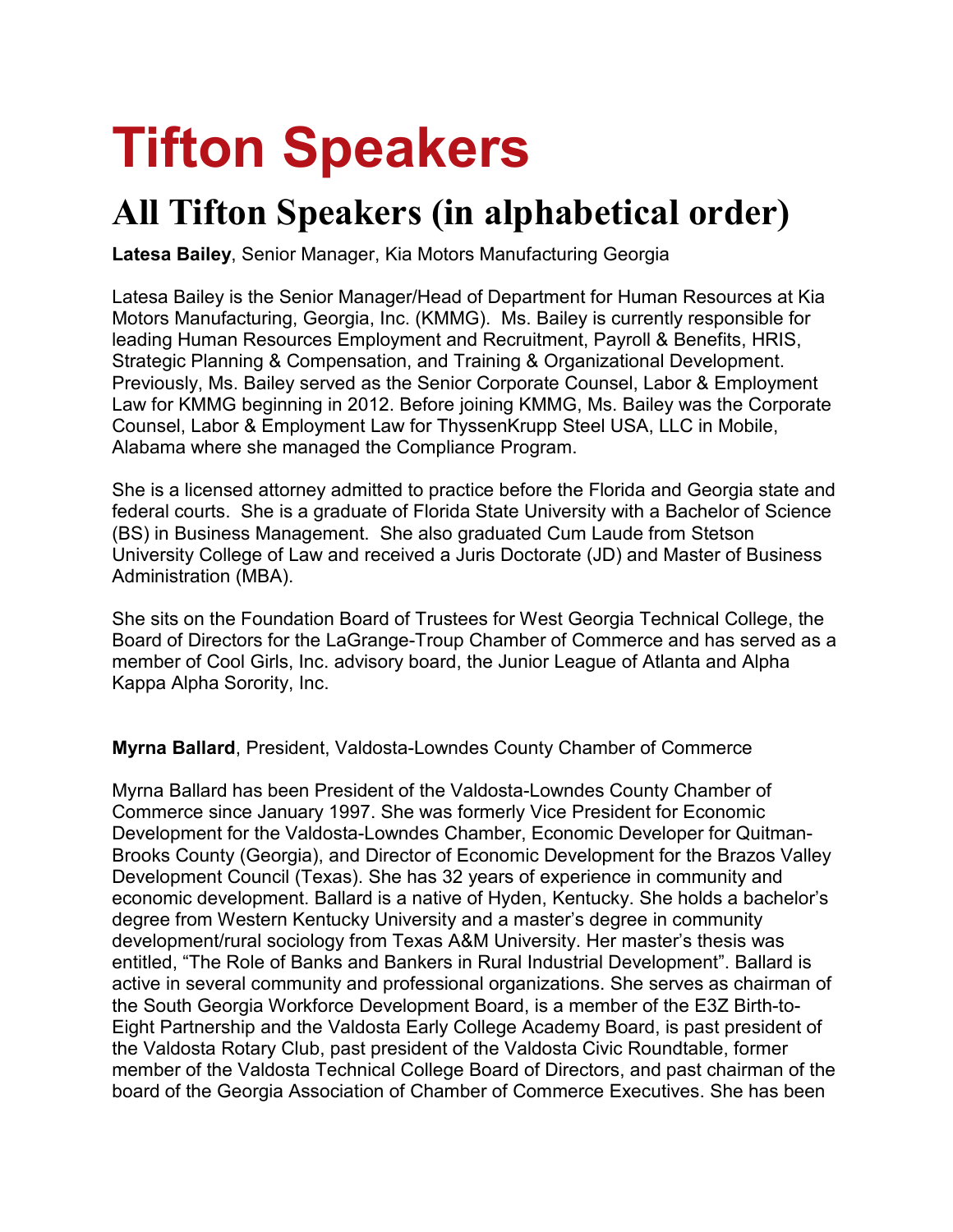married to Dr. Chet Ballard for 39 years. They have lived in the Valdosta area since 1985.

# **Kathy Carlisle**, Founding CEO, THINC College and Career Academy

Dr. Carlisle is currently the CEO of the THINC College and Career Academy. From 2010 – 2014, she worked with Goodwill Industries of the Southern Rivers, Inc. as the Director of Mission Services. She provided leadership for 4 Training Centers and 9 Career Centers serving over 30,000 job seekers and individuals with disabilities. Dr. Carlisle worked for Columbus State University (CSU) for 14 years - 8 years as the Dean of Enrollment Services (2001-2009), and 6 years as the Director of Human Resources, (1996-2001). She served on the President's executive team for eight years, providing leadership and strategic direction for the several departments.

Ms. Carlisle graduated from Auburn University in 2005 with a Doctorate in Adult Education. She earned a Masters in Public Administration from Columbus State University, and a Bachelor of Science in Human Services from Troy State University.Ms. Carlisle is a native of Georgia. She has been married for 44 years and has two sons and nine grandchildren.

# **Jamie Cook**, STEM Outreach & Workforce Coordinator, 21st Century Partnership

Mr. Jamie W. Cook is STEM Outreach and Workforce Coordinator, 21st Century Partnership. He supports programs for STEM Economic and Workforce Development for Robins AFB and Middle Georgia. Mr. Cook retired in 2018 as the branch chief for Workforce Development in the engineering directorate at Robins AFB, where he was responsible for recruiting and hiring processes for all scientists and engineers (S&E), student experience programs, and specialized programs.

Prior to this position, Mr. Cook spent 18 years at AT&T, progressing from student engineer to staff manager, responsible for software development, data system operation and project management for a variety of applications supporting long distance voice and data services. He also held positions of technical leadership for an insurance company, a non-profit religious organization, and a major technical consulting firm, where he was director/project manager for implementation of PEOPLESOFT human resource and financial management applications for several corporate clients. Mr. Cook has served on numerous advisory boards and committees for secondary and post-secondary education institutions and community support organizations related to

growing Georgia's STEM workforce. He is a frequent speaker to community groups supporting STEM educational outreach programs and volunteers many hours to STEM outreach and mentorship programs.

**Glenn Deibert**, President, Coastal Pines Technical College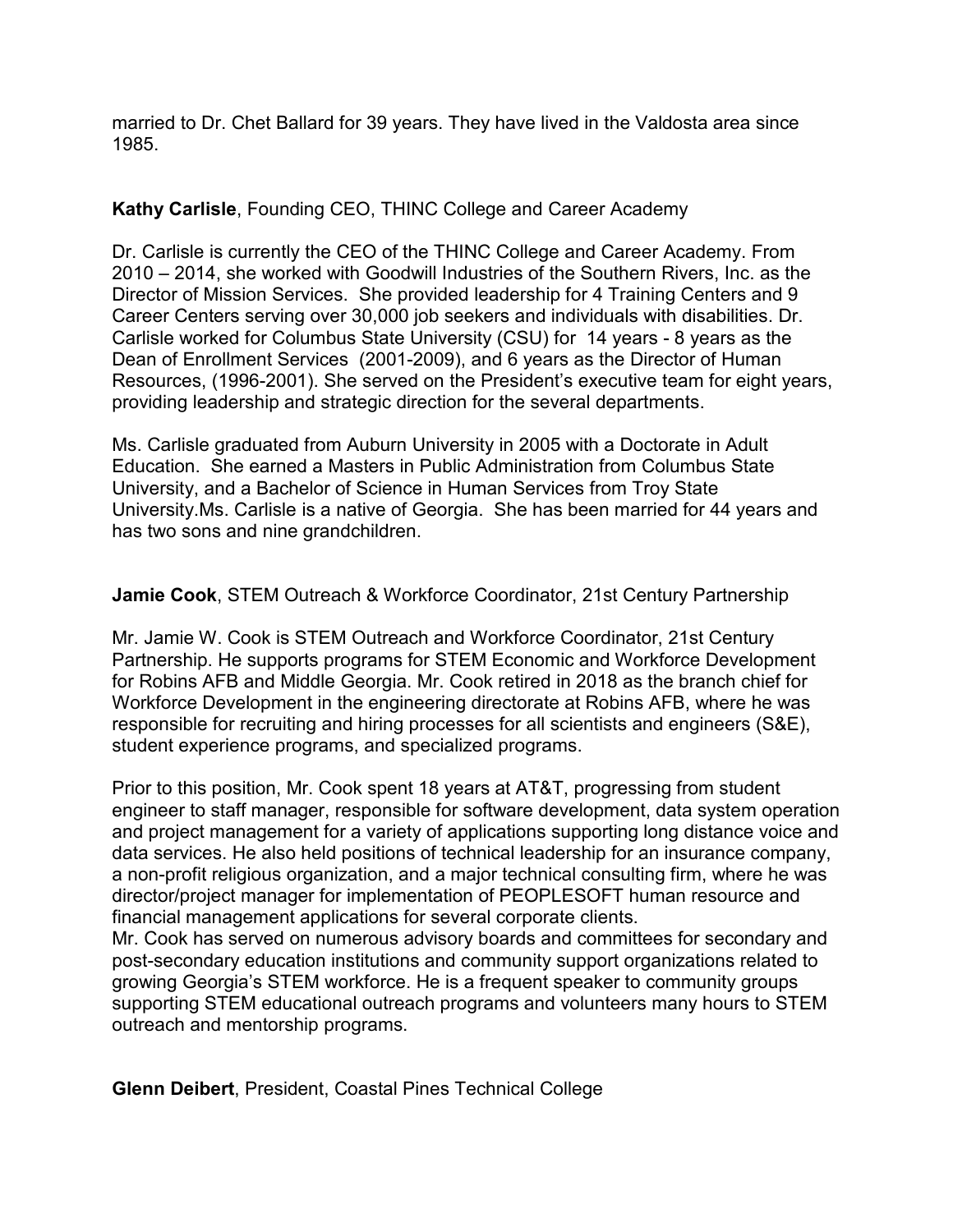Dr. Glenn Deibert is president of Coastal Pines Technical College. During his 27 years in higher education he has served as president of three Georgia technical colleges: Coastal Pines Technical College in Waycross, Southwest Georgia Technical College in Thomasville, and Swainsboro Technical College in Swainsboro. He has also served as a drafting instructor, Academic Dean, Vice President for Academic Affairs and Executive Vice Chancellor of the Alabama Community College System. Dr. Deibert holds a Bachelor of Science in Education, Master of Education in Occupational Studies and a Doctor of Education in Educational Leadership.

**Meghan Duke**, Economic Development Director, City of West Point

Meghan is a next-generation economic developer who is passionate about collaborating with others to see cities transform creating stronger communities in which to live, work, play and learn. As the Economic Development Director for the West Point Development Authority and City of West Point, Meghan develops, organizes, and executes strategic plan designed to achieve the City of West Point's economic development goals and objectives to stimulate expansion of existing industry, and effective recruitment of new business.

Meghan serves on a variety of professional boards and associations including the Georgia Economic Developers Association, LaGrange-Troup County Chamber of Commerce Board of Directors, Troup County Center for Strategic Planning, ThINC. College & Career Academy, The Valley Partnership Joint Development Authority, and GeorgiaForward.

She is a graduate of the Georgia Academy for Economic Development and participated in GeorgiaForward's Young Gamechanger Dublin-Laurens County program in the Spring of 2014. Meghan is a recipient of Southern Economic Development Council's 2015 Chairman's Award as well as Georgia Economic Development Association's Penn Worden Professional Development grant and 2017 Committee Chair of the Year award.

A native of Georgia, she holds a Mass Media Arts degree from Grady College of Journalism and Mass Communication and Terry College of Business Certificate in Music Business at the University of Georgia.

**Kay Durand**, Retired Executive Director, Troup County Center for Strategic Planning

Graduate of the University of Georgia and lived in LaGrange for 43 years and with husband Fred reared 5 children and now are grandparents to 12. She was the Former Project Manager for Design Firm where she handled customer accounts and export documentation for Durand-Wayland, a family manufacturing firm. Ms. Durand retired as Executive Director of the Troup County Center for Strategic Planning. She has also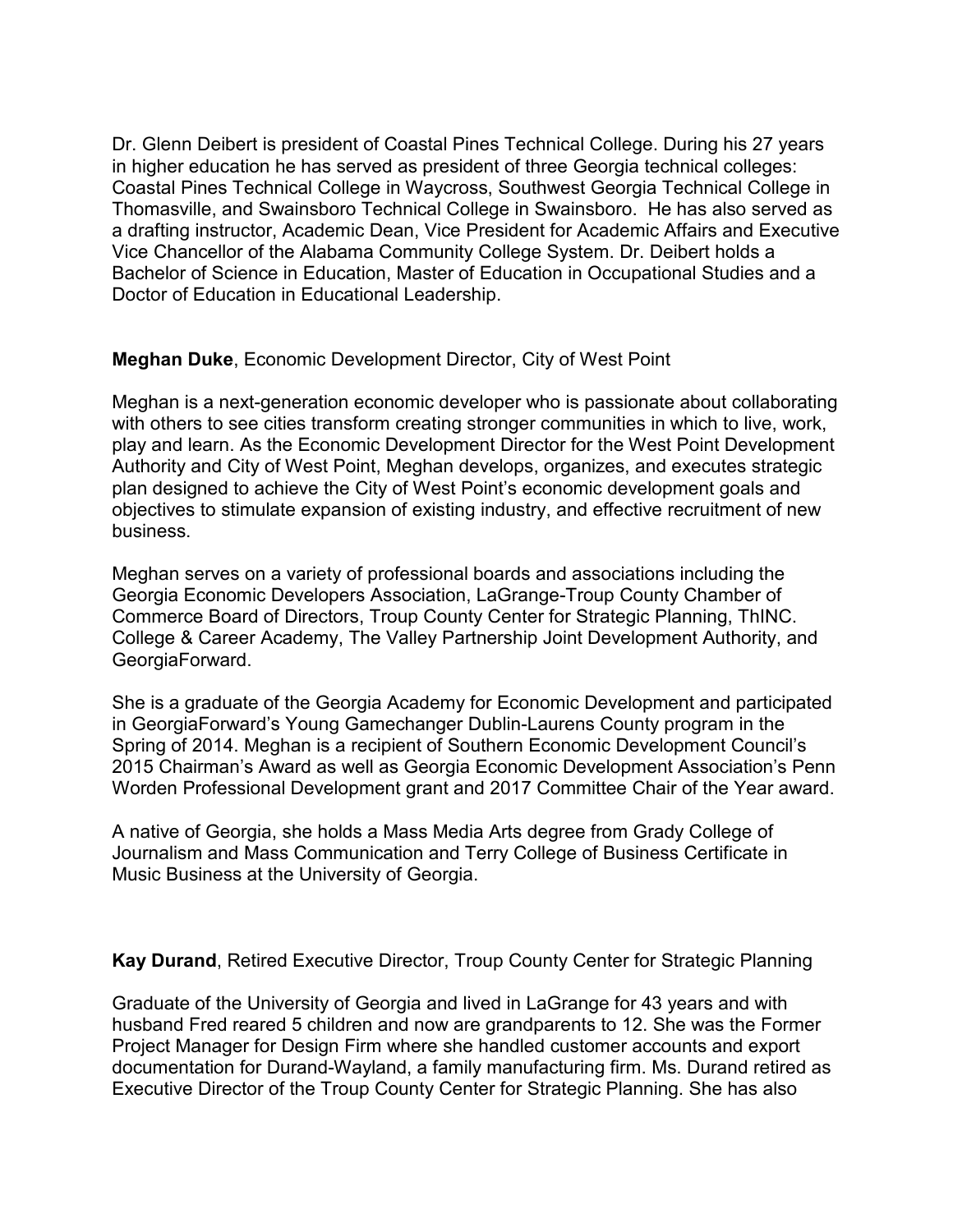served on a variety of boards, those more aligned with the conference topic are: LaGrange City Council Member, LaGrange Industrial Development Authority, Downtown Development Authority, City of LaGrange Board of Planning and Zoning, West Georgia Technical College Board. Currently she serves with DASH for LaGrange Board (Dependable, Affordable, Sustainable Housing) as a volunteer, Circles of Troup County (Helping families in poverty to become self- sustaining and thrive.) and the LaGrange College Leadership Council.

# **Conni Fennell-Burley**, Archway Professional, Washington County

Conni Fennell-Burley joined the Archway Partnership in January 2016 and serves as the Archway professional for Washington County. Following graduation from the University of Georgia with a bachelor of science, Conni began her career as assistant director of orientation and admissions. She later served in the private sector as the director of public relations and promotions for Myrtle Beach Golf Holiday. Conni has specialized in various business development, marketing, management and sales positions during her career in the public and private sectors.

Conni is a 2009 graduate of Leadership Georgia, the Georgia Academy of Economic Development and the UGA Public Service and Outreach Facilitation Academy. She is pursuing a Master of Public Administration. Conni serves as a member of two local boards of directors in Washington County. Conni lives in Tennille, Georgia, with her husband Blaine and their three children, Blaize (a graduate of UGA), Brandt (a student at UGA) and Brock (a high school student).

**Chris Hatcher**, CEO, Commodore Conyers College & Career Academy

**Lauren Healey**, Public Service Faculty, J.W. Fanning Institute for Leadership Development

Lauren Healey is a public service faculty member at the J.W. Fanning Institute for Leadership Development, specializing in youth engagement and leadership education. She has more than 16 years of experience in curriculum development, program design and delivery, and evaluation of both youth and adult programs for diverse audiences. With her successful background in the management of and collaboration with schools and community agencies, she provides valuable technical assistance to groups and assists them in meeting their leadership goals.

Prior to joining J.W. Fanning Institute for Leadership Development, Healey worked as a 4-H youth development agent in both rural and urban counties. In this position, she was responsible for planning, implementing, and evaluating educational programs for youth ages 9-19. Healey has a MS Degree in Human Development and Family Studies from Auburn University; and a BS in Psychology from the University of Georgia.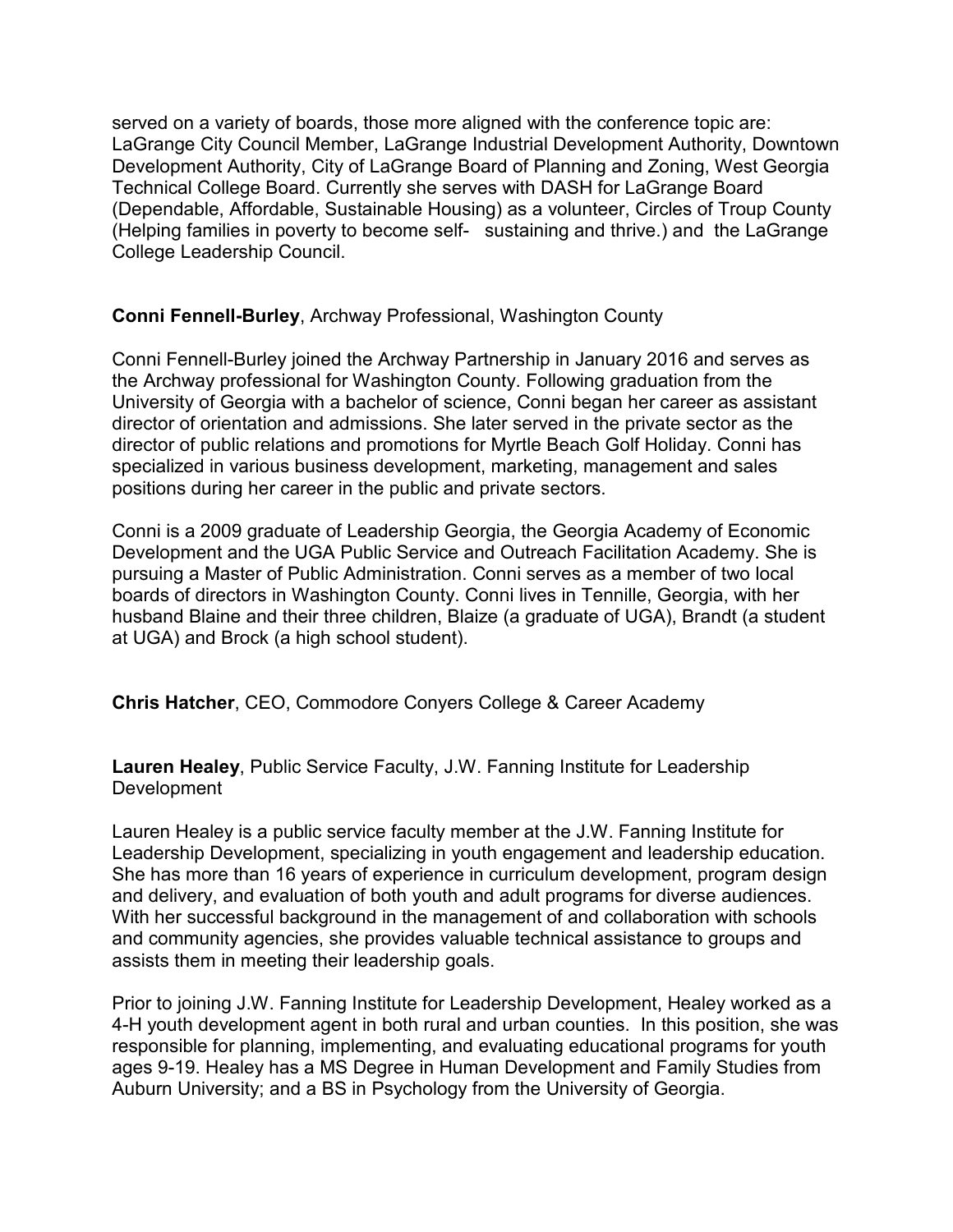**Amy Jones**, Business Services Coordinator, Southern Georgia Regional Commission

Amy Jones is the Business Services Coordinator and Sector Partnership Manager for the Southern Georgia Regional Commission. Prior to this role she was a business owner for 15 years in the equipment rental industry and served on the Workforce Development Board. With her background as a business owner as well as serving on the board for 6 years, it gives her insight as an employer advocate while implementing the various programs utilized under the Workforce Innovation and Opportunity Act (WIOA) in Region 11.

Amy has two children in college who are in pursuit of their dreams. Amy and her husband Jason reside in Waycross and enjoy sporting events, spending time with her children, exercising and outdoor festivals.

# **Morris Leis**, Superintendent, Coffee County Schools

Dr. Leis, began his tenure in Coffee County on August 10, 2011. Serving as superintendent of the school district for the past eight years, the school district was recently named the 2018 Georgia Charter School System of the Year. Dr. Leis earned his undergraduate degree from Georgia Southern University and graduate degrees from Valdosta State University and Argosy University.

Completing his 25th year in education, Dr. Leis has served in numerous roles as an educator including elementary and high school principal in Fitzgerald, Georgia and superintendent of Wayne County Schools in Jesup, Georgia prior to his tenure with Coffee County Schools. Additionally, he serves on the Georgia School Superintendent Association Board of Directors, Board of Control for Okefenokee RESA and is a member of the Board of Directors for the Charter System Foundation. In 2015, Dr. Leis served on Governor Deal's Superintendent Education Advisory Board.

# **Sharon Liggett**, Archway Professional, University of Georgia

Sharon Liggett serves as a state-wide Operations Coordinator supervising 'faculty incounty' and linking resources of UGA within colleges, schools, and departments (faculty research and student experiential learning) to community-identified needs. She facilitates community engagement through stakeholder partnerships.Additionally, she networks with regional partners, state agencies, USG and TCSG institutions, business/industry and other resources to leverage assets and build collaborative community and economic development opportunities. Ms. Liggett earned her BA in International Relations from Eckerd College in St. Petersburg, Florida and a MPA from The Florida State University in Tallahassee, Florida.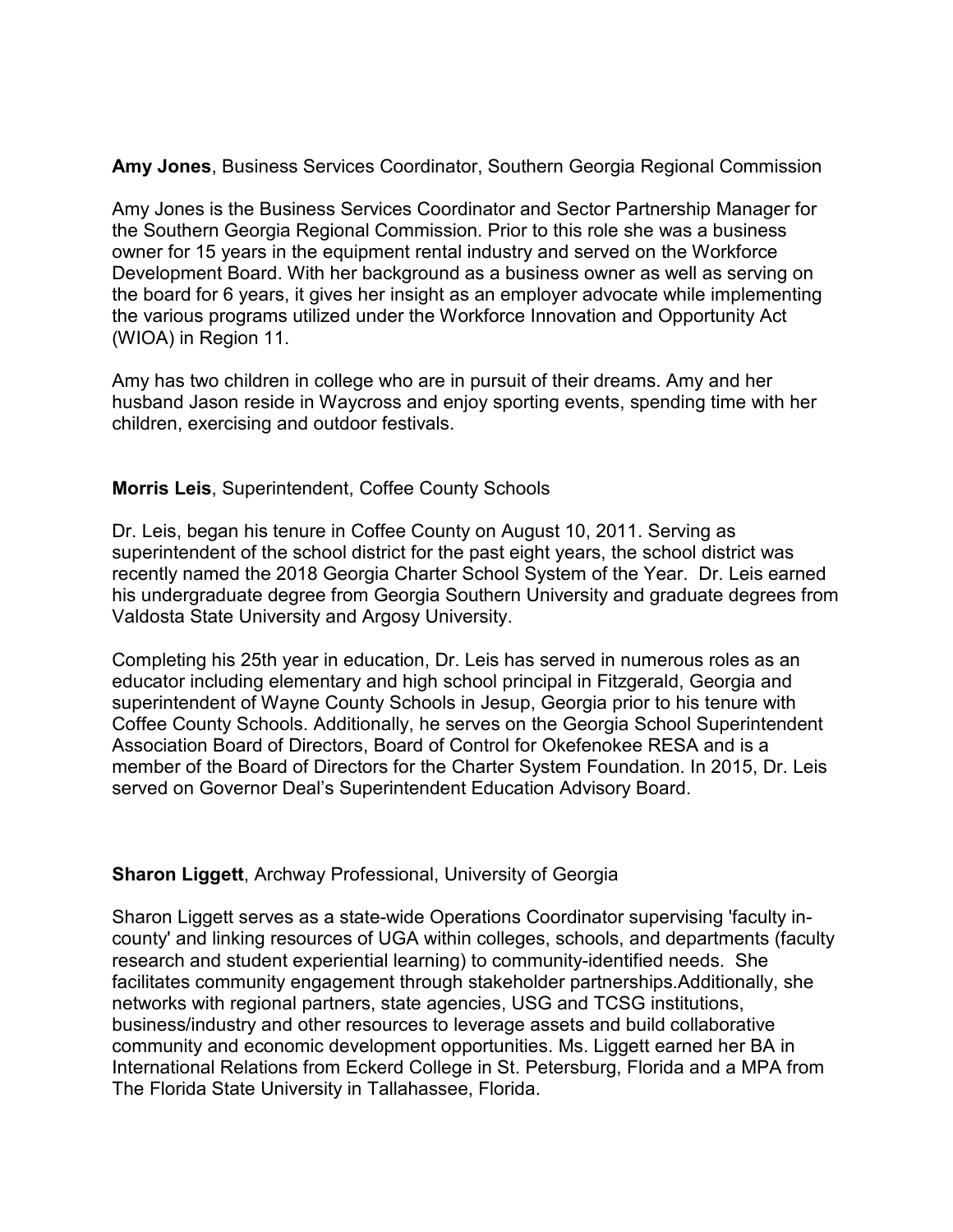# **Rob Martin**, Business Consultant, UGA Small Business Development Center

Rob joined the SBDC in 2015 as a business consultant in the Albany office. Previously, he worked for multiple large corporations and brings with him a rich background of leadership experiences ranging from manufacturing, sales and distribution to hospitality, culinary and operations management. He is recognized as a leader that loves to grow business and people to help them reach their full potential.

These previous experiences have equipped Rob with the ability to educate clients through a multitude of challenges and strategic changes needed in today's marketplace. His areas of expertise include marketing, retail strategy, financial forecasting, human resources and strategic planning. One of Rob's major forte's is the ability to help educate leaders and teams "connect the dots" using innovation and communication to achieve results.

# **Rebecca McIver**, Research Professional, Carl Vinson Institute of Government

As a research professional at the Institute of Government, Rebecca McIver assists governmental organizations across the state with workforce and economic development needs. Her areas of expertise include labor market data analysis, applied research, and project management. In her year and a half at the Institute she has supported several local government projects, numerous regional projects, and has even worked on multiple state level plans and projects all of which have involved citizen or stakeholder engagement. Prior to joining the team she served with AmeriCorps at the Community Development Office with the City of Knoxville, Tennessee. In this role, she coordinated citizen training evnts, tabled at various community engagement events, and served as a liaison between local organizations and the City's Office of Neighborhoods. Rebecca has a BA in International Affairs with a minor in Mechanical Engineering from Lafayette College and a Master's in Public Administration from the University of Georgia.

**Darrell Moore**, Executive Director, Valdosta State University Center for Regional Impact

A Georgia native, Darrell Moore is the Executive Director of Valdosta State University's Center for South Georgia Regional Impact. Prior to joining the Center, Darrell served as President of the Moultrie Colquitt County Chamber of Commerce and Development Authority and the Okefenokee Development Authority. His involvement in economic development projects represent over \$325 million in investment and over 3,000 new jobs throughout South Georgia.

Darrell has served on the boards for the Georgia Economic Developer's Association, and has chaired the Southwest Georgia Chamber Council, the Joint Development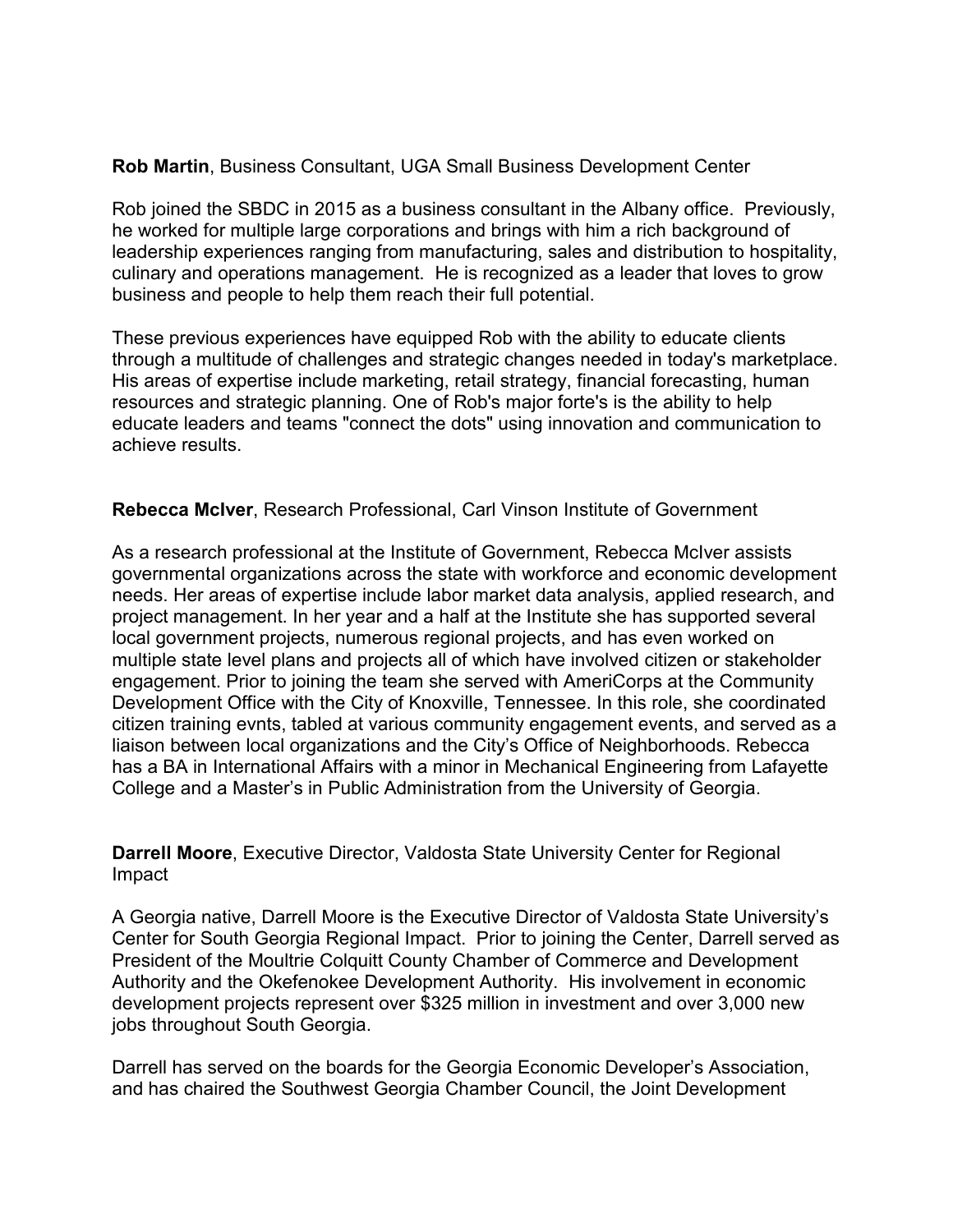Authority of Brooks, Colquitt, Grady, Mitchell and Thomas Counties, and Locate South Georgia. He is a graduate of Leadership Georgia and has been recognized in Georgia Trend Magazine's 40 Under 40. Darrell and his wife, Kay, live in Moultrie.

# **Anthony Parker**, President, Albany Technical College

Dr. Anthony O. Parker has been president of Albany Technical College since July 1995. He is the former vice president of student services at Aiken Technical College in Aiken, S.C, and Southeastern Tech in Vidalia, GA. In July of 2005, Parker also assumed the duties of interim assistant commissioner of Adult Literacy for the Technical College System of Georgia in Atlanta serving from July 1, 2005, through April 1, 2006.

Parker received a Bachelor of Science degree in Accounting from South Carolina State University, a Master of Education degree in counseling and guidance from South Carolina State University, a specialist in education degree in educational administration from Augusta College and a Ph.D. from the University of South Carolina. Parker graduated from the Institute of Educational Management at the Harvard University Graduate School. He graduated from the Executive Leadership Institute at the League for Innovation in the Community College and also served as a faculty member on four occasions.

Parker is a member of the Presidents' Council of the Technical College System of Georgia, Board Member, Phoebe Putney Health Systems, Board Member, Alliance for Progress of Southwest Georgia (BRAC Preparation Taskforce), Rotary Club of Albany, Georgia, League for Innovation's John & Suanne Rouesche Excellence Award, 2014.

Parker is married to the former Sandra Pinkney. They have three children, Kimberly, Andrea Parker Smith and Richard Anthony.

# **Jimmy Parker**, Owner, Scales Systems & Automation

# **Jacqueline Ponti-Lazaruk**, Chief Innovation Officer, USDA Rural Development

Jacqueline Ponti-Lazaruk is the Chief Innovation Officer for USDA, Rural Development (RD) and leads the RD Innovation Office (IC). The IC's mission is to identify best practices and bring continuous improvement in program delivery to enhance the quality of life in rural communities. The Center works to transform rural communities through strategic partnerships, data analytics and evaluation, regulatory reform and enterprise risk management.Jacki has served in various senior positions in RD over the last 12 years. Prior to becoming the Innovation Officer, she served as Rural Development's first CRO. She was the Assistant Administrator for the RUS Water and Environmental Programs for nine years.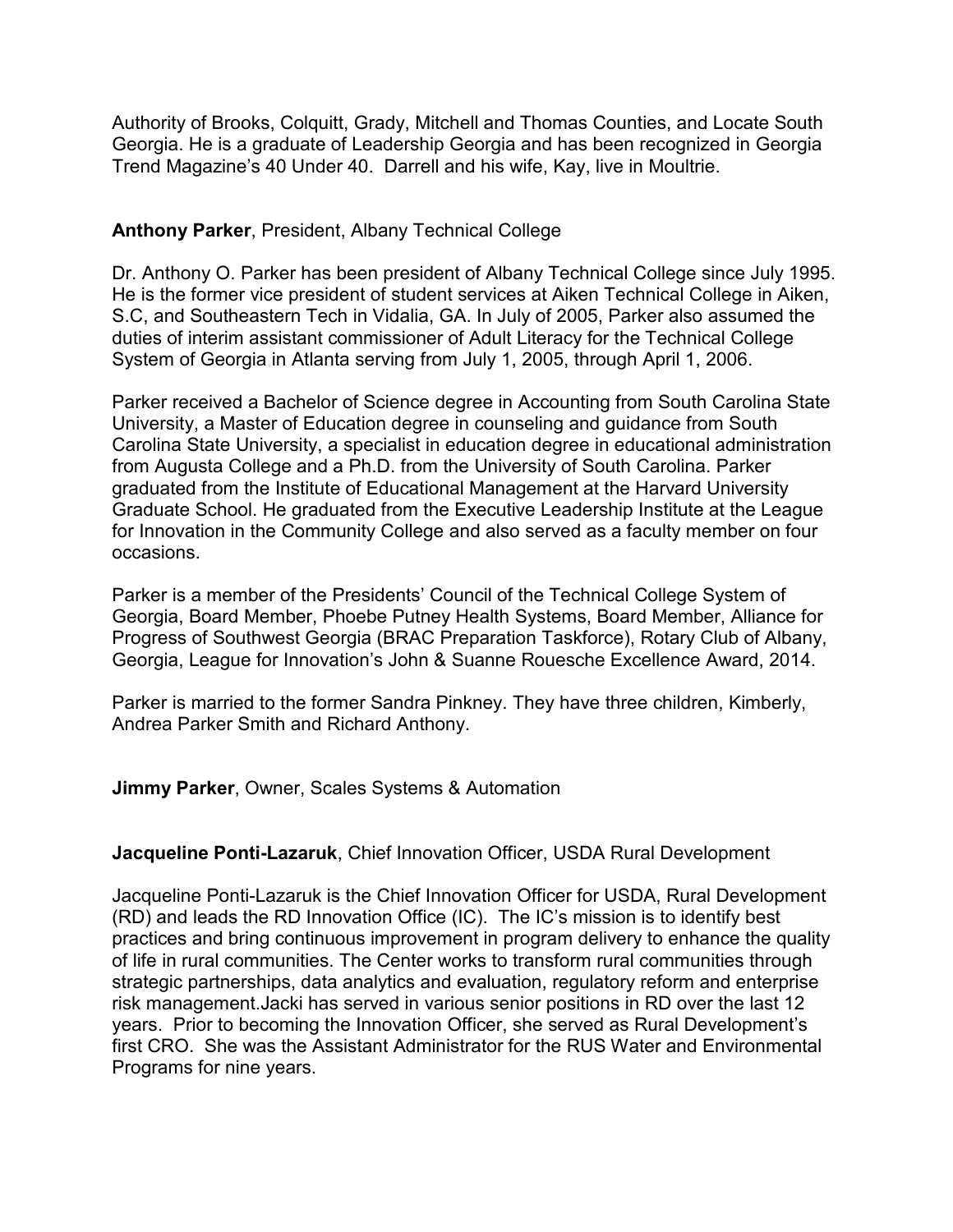From 2006 to 2008 she served as the Rural Development Assistant Administrator for Telecommunications Program, promoting and supporting rural broadband deployment. She has also been called upon to lead major agency-wide efforts. She was the career senior executive in charge of leading Rural Development's implementation of the American Recovery and Reinvestment Act (ARRA), lead the consolidation and streamlining of environmental regulations and facilitated the implementation of the 2010 census. She has also served as the Rural Utilities Service Chief of Staff and as Acting Administrator at various times during her tenure.

Prior to joining USDA, she served in various positions over a 15‐year span at the Federal Communications Commission. In February 2018 she marked the completion of her 27th year in public service. Ms. Ponti‐Lazaruk is a graduate of James Madison University in rural Virginia.

# **Leigh Ribolzi**, Executive Director, Miller County Family Connections

Leigh Ribolzi, joined Miller County Collaborative/Family Connection in 2007 as Executive Director. Prior to working back home in Colquitt, GA, she was employed in Post-Secondary Education at Bainbridge College in Bainbridge GA and before that Georgia Southern University (GSU) in Statesboro, GA. She graduated with a Bachelor of Science Degree in Child and Family Development at GSU.

She is passionate about the safety and wellbeing of children, health and wellness of families and a self-sufficient community. She is currently the Pataula Center for Children Child Advocacy Board Chair, Community Development Corporation Vice-Chair, Pine Woods Apartments Board Vice-Chair, Colquitt-Miller County Chamber of Commerce Past Chair, SWGA Action Council as MC Head Start Board Member, as well as with many other community committee placements. Leigh is a trained facilitator in Darkness to Light Steward's of Children child sexual abuse prevention training and Love 146 Not a Number trafficking and exploitation prevention training, while also trained as a Forensic Interviewer for child abuse victims.

In her spare time, she enjoys any outdoor activities, playing sports, attending concerts, church volunteering, watching Cubs baseball and FSU sports. Leigh is outnumbered at home with her husband, Ryan, her two boys, Beckett (6) and Baylor (2) and their chocolate lab, Berkley (14).

# **Connie Reimers-Hild**, Founder, Wild Innovation

Dr. Connie is the founder and CEO of Wild Innovation, a strategic foresight and futuring firm, focused on developing and coaching leaders through personal and organizational innovation. Her experience as a certified professional coach and futurist, combined with over twenty years of successfully helping more than 150 companies and leaders, provides Dr. Connie with unique insights about the future of humanity, technology and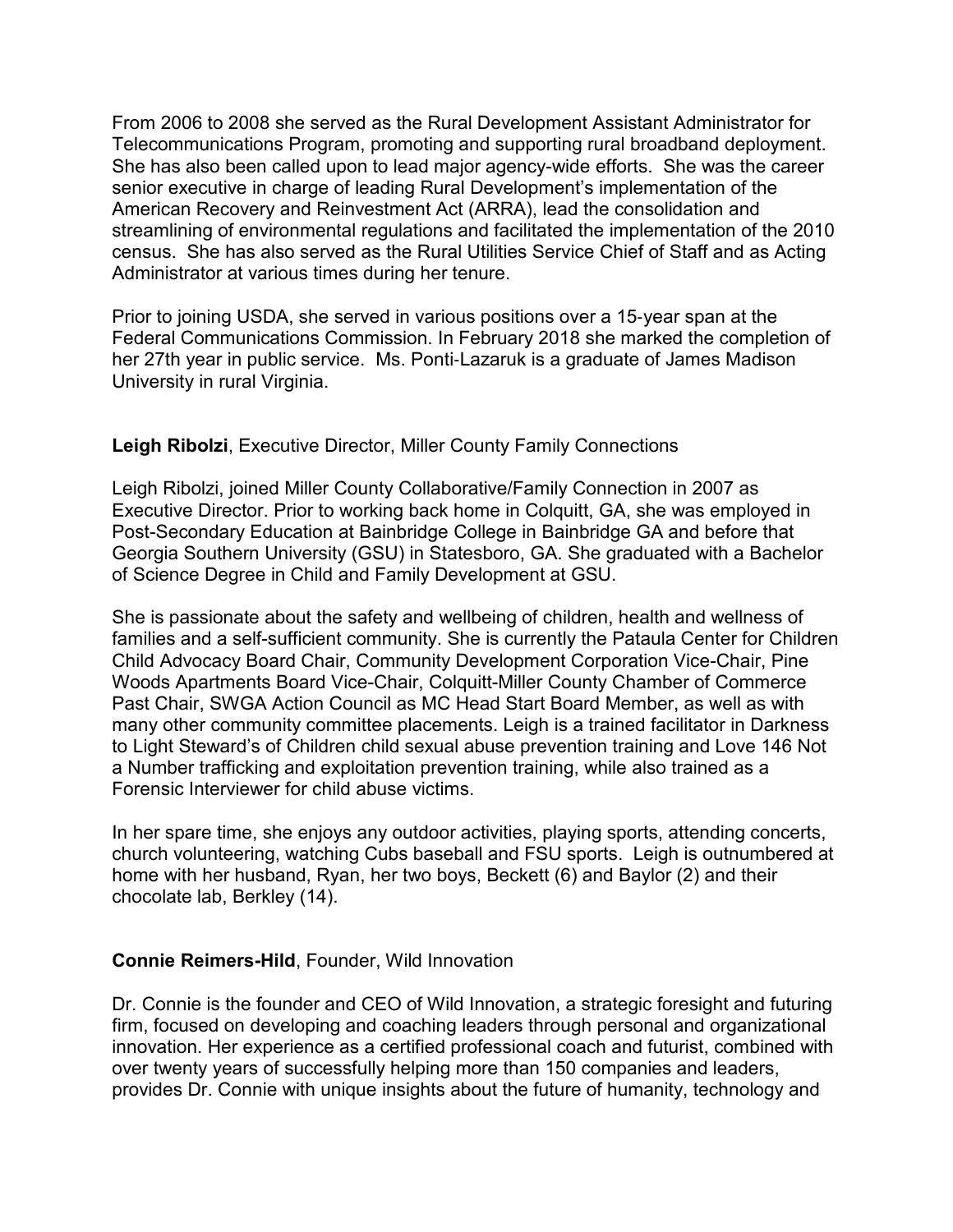business. Dr. Connie served as the Executive Director (Interim) and Chief Futurist of the Rural Futures Institute at the University of Nebraska and as host of the Rural Futures podcast while growing Wild Innovation. Connie enjoys life with her amazing husband, daughter, son, two miniature Dachshunds and big extended family. Connect with Dr. Connie on social media (@AskDrConnie) and through her website: WildInnovation.com.

# **Marvin Stafford**, Regional Coordinator, Great Promise Partnership

Marvin joined the Great Promise Partnership as South Georgia's regional coordinator in early 2017. He uses his enthusiasm for teaching young people, combined with organizational skills and a manufacturing background, to build strong partnerships in local communities to ensure a qualified future workforce and help at-risk youth graduate from high school. He works with school systems, business leaders and industries to implement the GPP program, provides training for the partners, and assists with recruiting jobs for the students. Prior to his work with GPP, he was a math teacher for five years at Coffee County High School, most often teaching the "hard-to-teach". Before teaching, he managed several manufacturing firms over a 25 year period, primarily in South Georgia. Mr. Stafford is a graduate of the University of Tennessee at Chattanooga with a BS in Economics. He's been a Big Brother, a Laubach Literacy volunteer, a GED tutor and is also a Leadership Georgia graduate and a graduate of the Georgia Academy for Economic Development. He and his wife reside in Broxton.

**Tracy Suber**, Assistant Vice President, Center for Learning & Innovation, Phoebe Putney Memorial Hospital

Tracy Suber is currently the AVP of the Center for Learning & Innovation at Phoebe. Prior to her tenure at Phoebe, she served as Assistant Dean in Nursing at Darton State College, where she was instrumental in development of their RN to BSN program.

Dr. Suber received her Doctor of Education Degree with a focus in Leadership from Valdosta State University in May 2018. She received her Associate of Science Degree in Nursing from Darton College in 1996 and received her Bachelor of Science Degree in Nursing from Thomas University in 2003. Dr. Suber received her Master of Science Degree in Nursing with a focus on Education from the University of Phoenix in August 2006. Dr. Suber is a member of the American Nurses Association, American Nurses Credentialing Center, American Organization of Nurse Executives, and Toastmasters International.

**Kathy Tilley**, Executive Director, Troup County Center for Strategic Planning